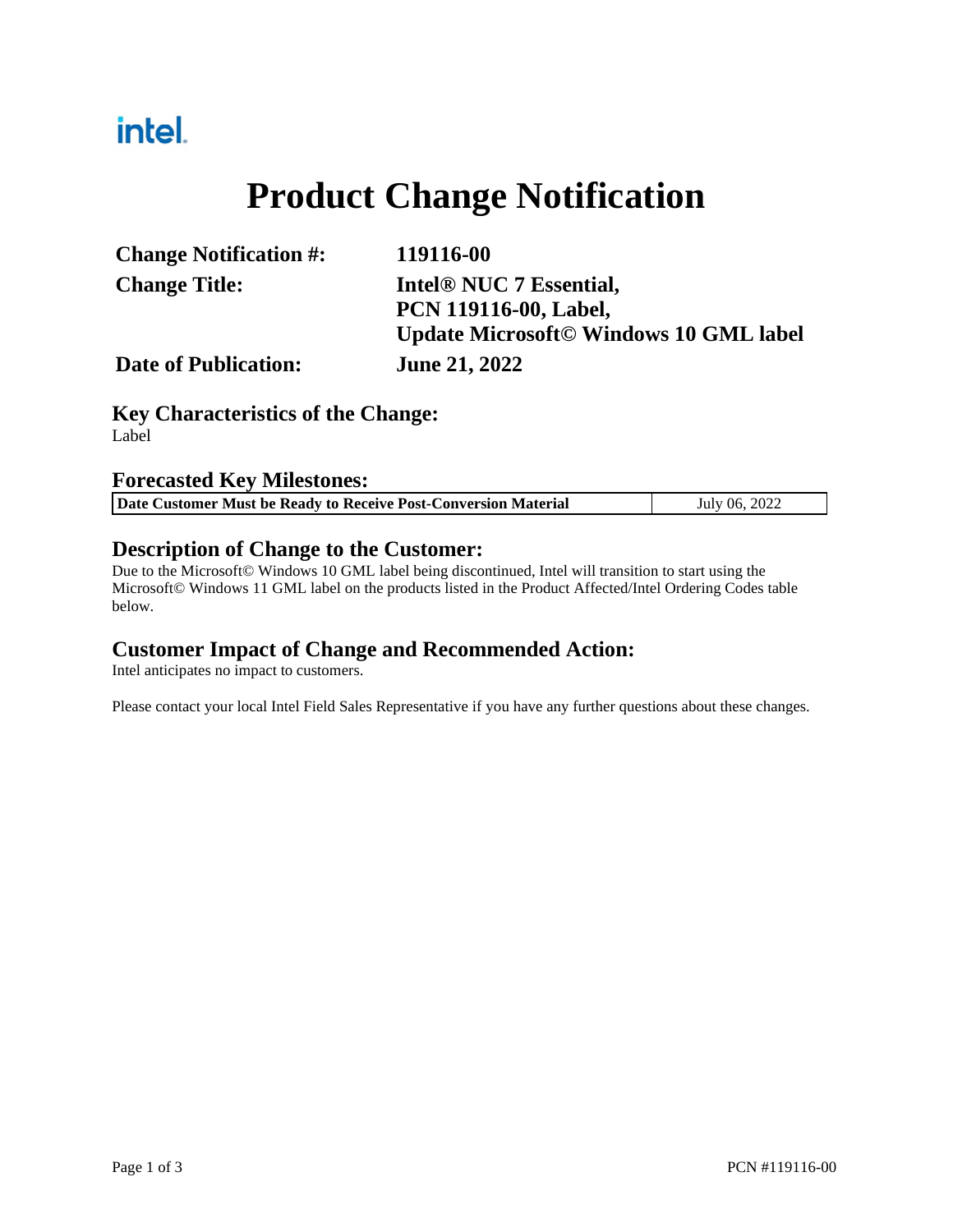#### **Products Affected/Intel Ordering Codes:**

| <b>Marketing Name</b>                                                                                                | <b>Product Code</b> | MMH    | <b>Pre Change</b><br><b>SA</b> | <b>Pre Change</b><br>AA | -SA        | <b>Post Change   Post Change  </b><br>AA |
|----------------------------------------------------------------------------------------------------------------------|---------------------|--------|--------------------------------|-------------------------|------------|------------------------------------------|
| Intel® NUC 7 Essential, a mini PC with Windows® 10,<br>Intel® Celeron®, 64GB eMMC, 4GB DDR4, w/ no codec,<br>no cord | BOXNUC7CJYSAMN      | 99AHT5 | M37347-601                     | M37348-601              | M37347-601 | M37348-601                               |
| Intel® NUC 7 Essential, a mini PC with Windows® 10,<br>Intel® Celeron®, 64GB eMMC, 4GB DDR4, w/ no codec,<br>US cord | BOXNUC7CJYSAMN1     | 99AHT6 | M37350-601                     | M37348-601              | M37350-601 | M37348-601                               |
| Intel® NUC 7 Essential, a mini PC with Windows® 10,<br>Intel® Celeron®, 64GB eMMC, 4GB DDR4, w/ no codec,<br>EU cord | BOXNUC7CJYSAMN2     | 99AHT7 | M37350-601                     | M37348-601              | M37350-601 | M37348-601                               |

### **PCN Revision History:**

## **Date of Revision: Revision Number: Reason:**

June 21, 2022 00 00 Originally Published PCN